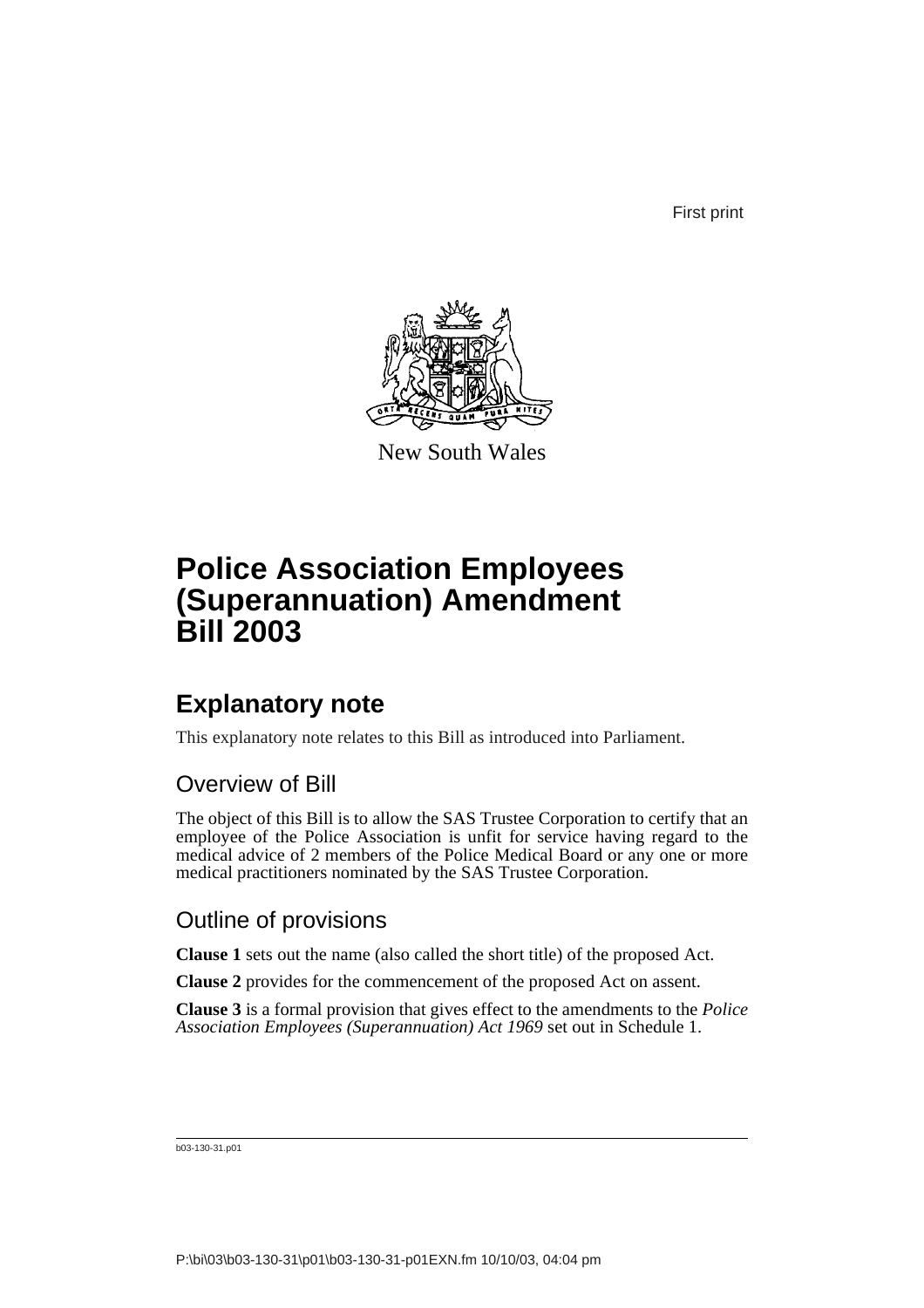Police Association Employees (Superannuation) Amendment Bill 2003

Explanatory note

#### **Schedule 1 Amendments**

The *Police Association Employees (Superannuation) Act 1969* (the *Principal Act*) provides for superannuation for certain employees of the Police Association of New South Wales. Under section 3 (8) of the Principal Act, a person is not entitled to an annual superannuation allowance if the person ceases to be employed by the Police Association while under the age of  $60$  unless the person is certified by 2 members of the Police Medical Board to be unfit for service.

Schedule 1 amends the Principal Act to bring it into line with the *Police Regulation (Superannuation) Act 1906*. The amendments allow the SAS Trustee Corporation to certify that an employee of the Police Association is unfit for service having regard to the medical advice of 2 members of the Police Medical Board or any one or more medical practitioners nominated by the SAS Trustee Corporation.

Explanatory note page 2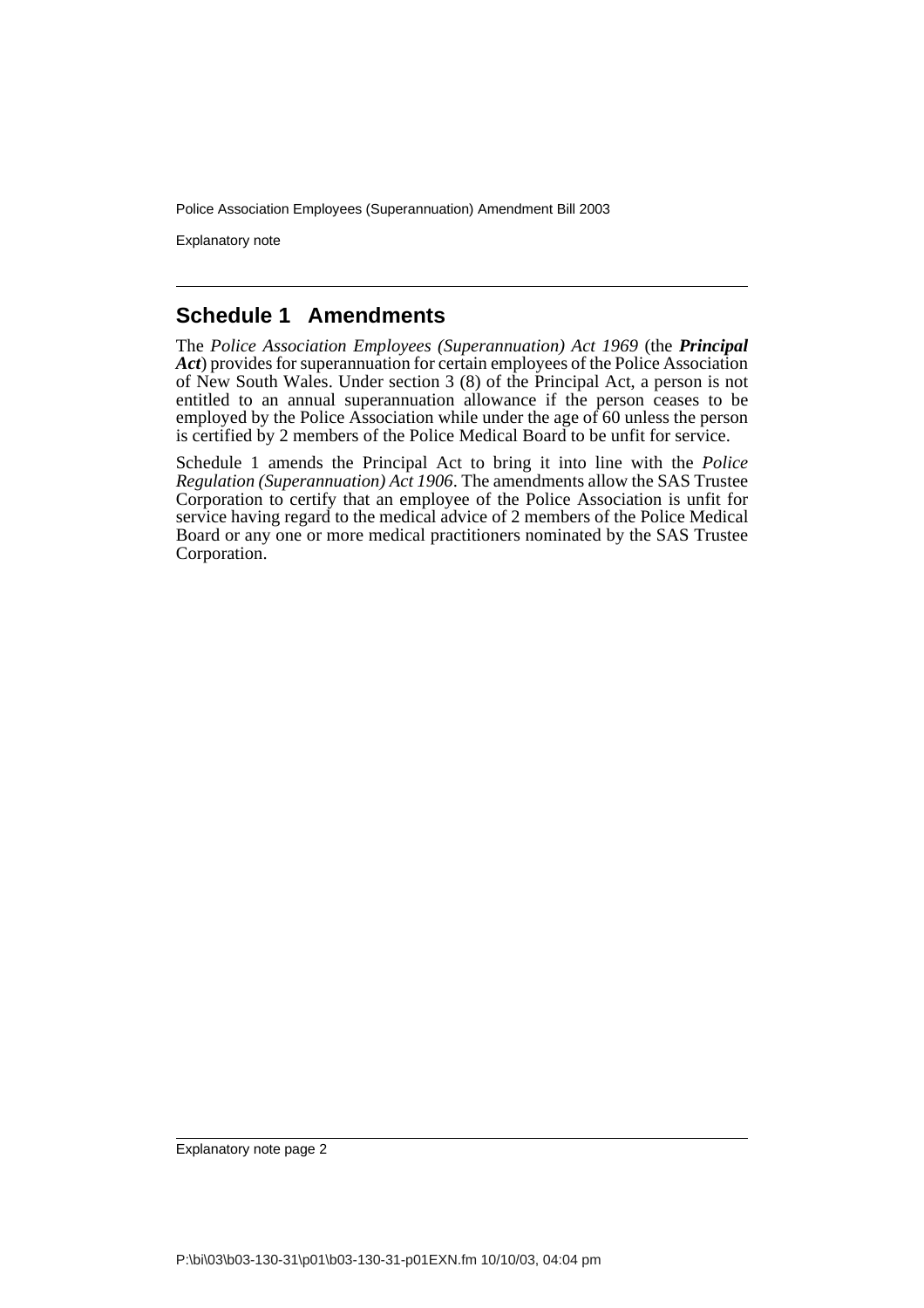First print



New South Wales

# **Police Association Employees (Superannuation) Amendment Bill 2003**

#### **Contents**

|    |                                                                              | Page |
|----|------------------------------------------------------------------------------|------|
| 1  | Name of Act                                                                  |      |
| 2. | Commencement                                                                 | 2    |
| 3  | Amendment of Police Association Employees<br>(Superannuation) Act 1969 No 33 | 2    |
|    |                                                                              | 3    |
|    | Schedule 1 Amendments                                                        |      |

b03-130-31.p01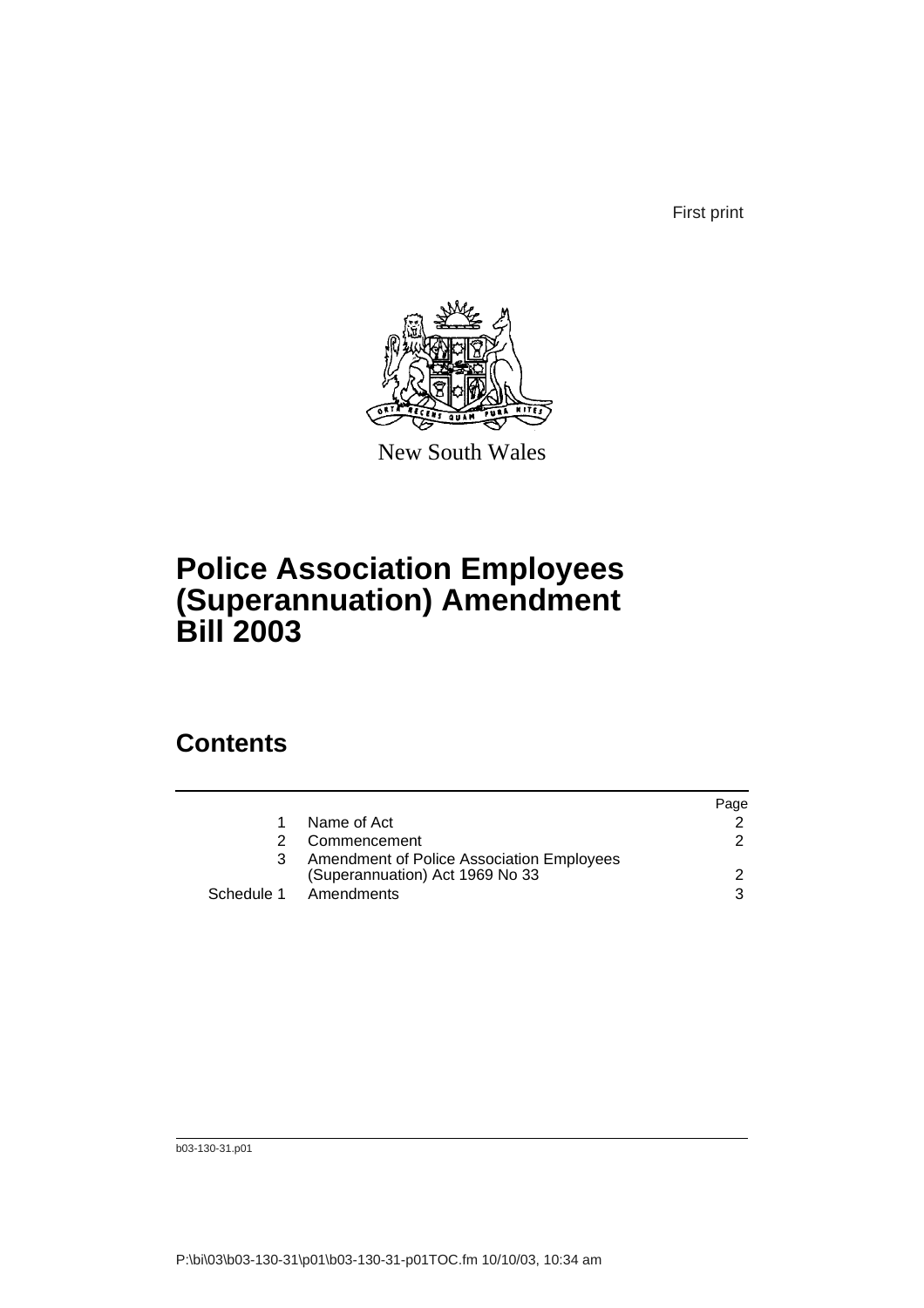#### Police Association Employees (Superannuation) Amendment Bill 2003

**Contents** 

Page

Contents page 2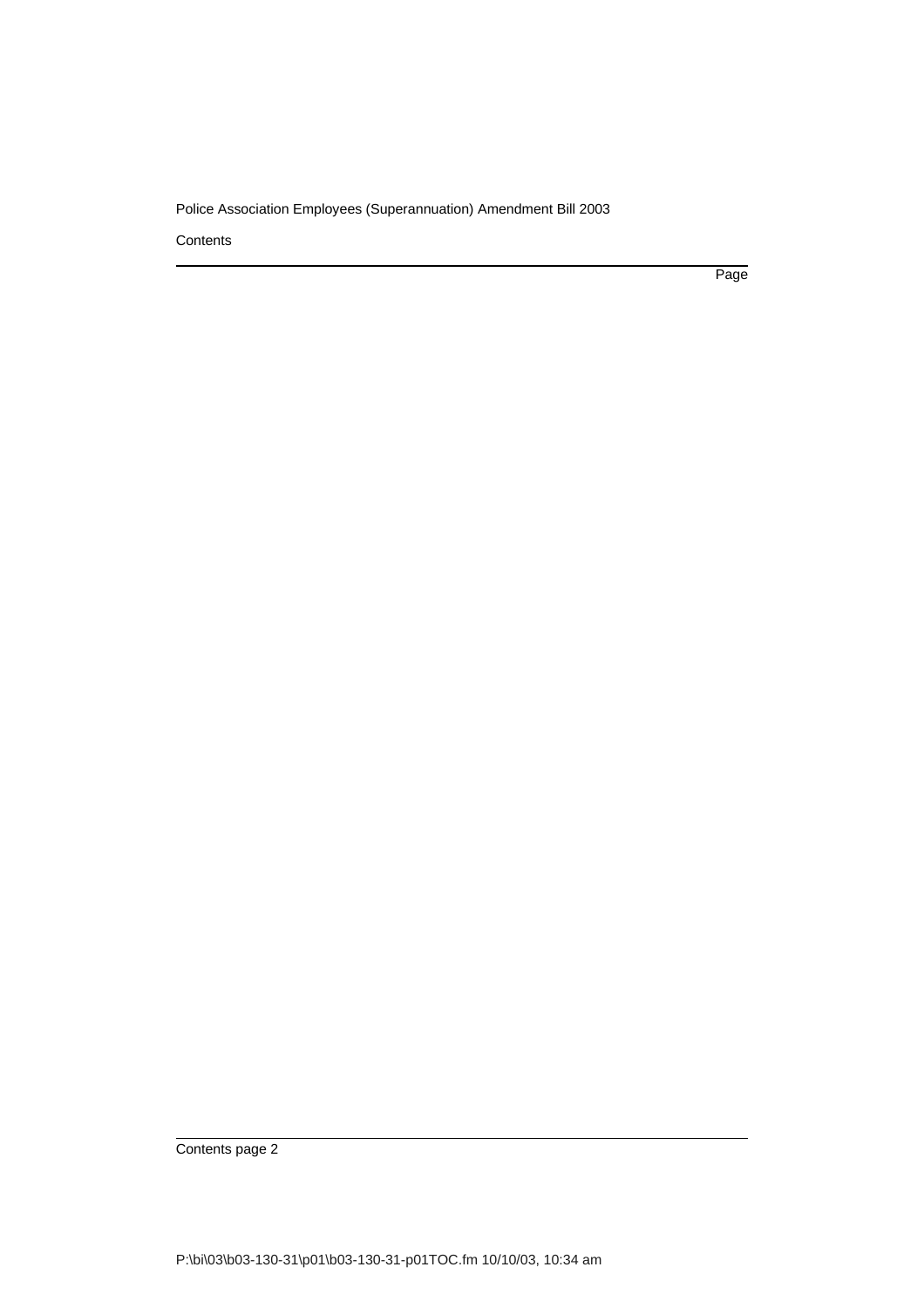

New South Wales

# **Police Association Employees (Superannuation) Amendment Bill 2003**

No , 2003

#### **A Bill for**

An Act to amend the *Police Association Employees (Superannuation) Act 1969* with respect to certification, for superannuation purposes, that an employee of the Police Association of New South Wales is unfit for service.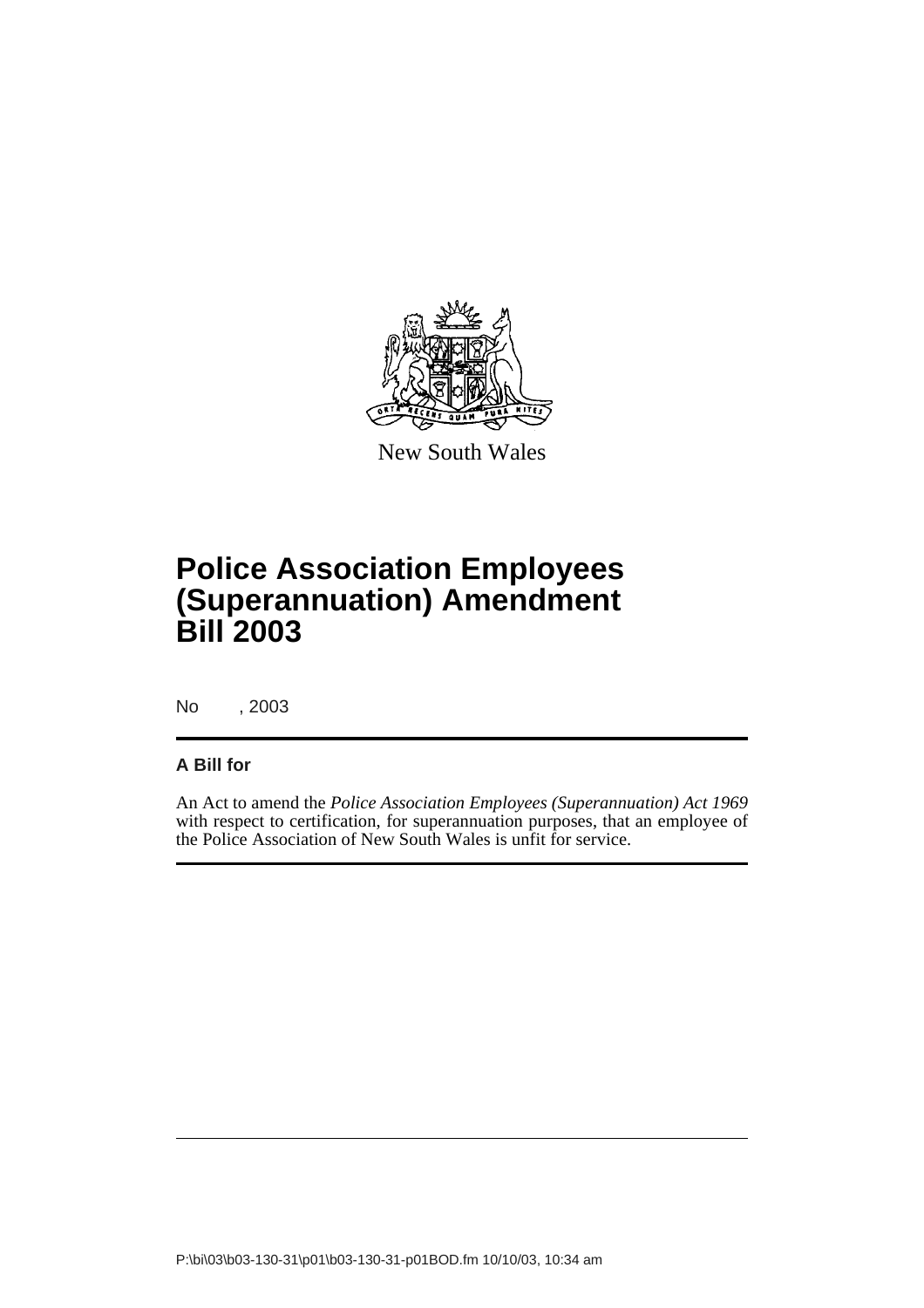<span id="page-5-2"></span><span id="page-5-1"></span><span id="page-5-0"></span>

| The Legislature of New South Wales enacts: |                                                                                                    |         |
|--------------------------------------------|----------------------------------------------------------------------------------------------------|---------|
|                                            | <b>Name of Act</b>                                                                                 | 2       |
|                                            | This Act is the <i>Police Association Employees (Superannuation)</i><br>Amendment Act 2003.        | 3<br>4  |
| 2                                          | <b>Commencement</b>                                                                                | 5       |
|                                            | This Act commences on the date of assent.                                                          | 6       |
| 3                                          | <b>Amendment of Police Association Employees (Superannuation) Act</b><br>1969 No 33                | 7<br>8  |
|                                            | The Police Association Employees (Superannuation) Act 1969 is<br>amended as set out in Schedule 1. | 9<br>10 |